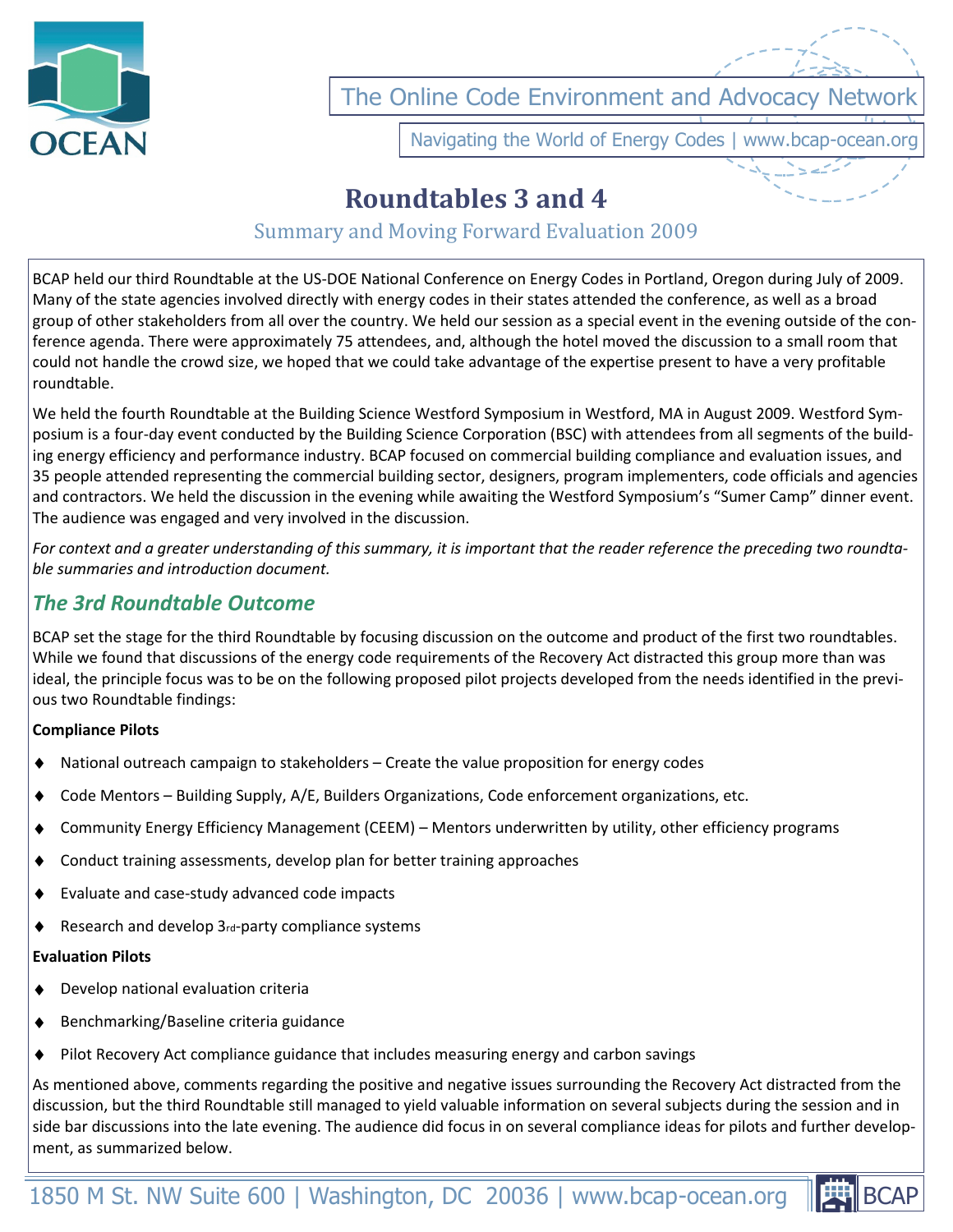

#### *Compliance*

The compliance discussions focused on several key pilot concepts that surfaced from previous Roundtables and were fleshed out a bit more by the attendees: 1) Create a national outreach plan to provide education on energy codes to all stakeholders nationwide to create multiple consumer and stakeholder "value propositions"; 2) Build the compliance support infrastructure with energy code mentors ( i.e. mentors in building construction "stream" including building supply, code enforcement, design industry, etc. ); and 3) work with a state or jurisdiction to develop simple, third party energy code compliance mechanisms that might be utilized by other states, (i.e. third party compliance, HERS-As-Codes, etc.). BCAP summarizes these ideas and nascent pilot opportunities as follows:

1. National Energy Code Outreach Plan and Program:

- $\blacklozenge$ The audience universally agreed that all stakeholders (code officials, builders, consumers, everyone affected by the codes) must become more aware of energy codes issues if we are to generate the kind of resource support that the energy codes community will need to raise compliance levels to 90%.
- $\blacklozenge$ Several attendees mentioned the need to get consumers involved in driving code compliance. There is need to build the "value proposition" (i.e. lower energy bills, more comfortable, may not actually be enforced as they currently think, etc.) for them, and drive it and consumer involvement in energy code compliance to a higher level.
- Likewise, we need to drive up the value proposition for code officials (i.e. life/health/safety aspects of energy codes cur- $\bullet$ rently undersold, the need to control energy costs for affordable housing in their communities, etc.)
- $\blacklozenge$ There was some interest in home labeling for energy codes as a driver for better consumer awareness of energy codes. The requirement in the 2009 IECC to have a compliance certificate on the home begins to address this issue.

2. Build the Compliance Infrastructure<sup>1</sup>:

- Several people really liked the concept of adding "code mentors" to the energy code support infrastructure wherever pos- $\bullet$ sible as a potential pilot project (Stevenson/ICC). The mentors would be current, well-trained code officials that could serve their ICC local and regional building official organizations.
- We discussed the idea of introducing community energy managers or management. There is a model that may help this inform development of this concept available from programs in the Northwest: the Resource Conservation Mangers (RCMs) utilized by utilities to promote energy efficiency programs over the last couple of decades (Cohan, Hogan). This might be an area to research if the Community Energy Efficiency Manager model that BCAP has discussed in past roundtables were to be further developed.
- 3. Third-party compliance pilot
- $\blacklozenge$ Discussion revolved around third party compliance efforts. The group consensus was that the codes community could explore this possibility for energy code compliance, leveraging ICC and other certification and training wherever possible in a model that other states might utilize. Attendees also mentioned HERS-As-Codes pilots as a 3<sup>rd-</sup>party option (Ohio rep. ??).

#### *Evaluation*

The third Roundtable did not address evaluation, as the audience focused on compliance-related issues, and we ran out of time. Side bar conversations held with attendees after the main group had departed did indicate that there needed to be a national discussion on evaluation for energy codes, and that codes were largely left out of the various national evaluation conferences and criteria discussions. Attendees who received the Roundtable 1&2 summaries agreed that we needed to move up evaluation on the national agenda and promote a national criteria.

#### **Roundtable Four Outcome**

We held the fourth Roundtable at the Westford Symposium in Westford, MA in August. The session focused on commercial building compliance issues, since BCAP had received little feedback on this during previous roundtables. BCAP sent invitations to attendees of the Westford Symposium, chosen as those whose business was primarily commercial construction, design, code enforcement and program development. The result was an attendee group that was very interested in talking commercial buildings, and who brought succinct ideas to the discussion. The initial invitees all received the summaries of the first two

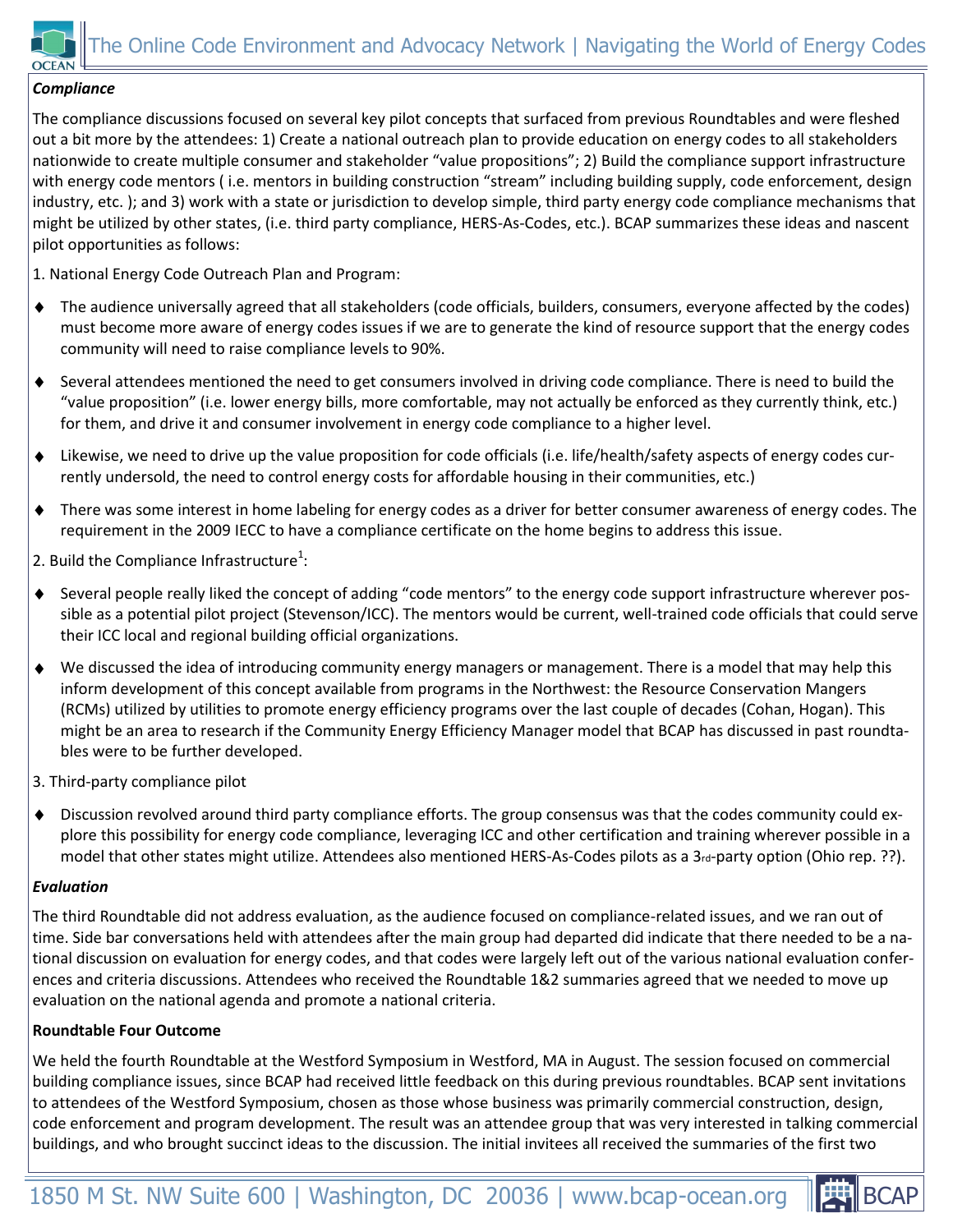roundtables, and BCAP delivered a brief presentation covering this as well (attached). Since we discovered from past sessions that it was difficult to cover both compliance and evaluation issues in the two hours allotted, we eliminated discussion on evaluation, instead focusing on the following:

- The audience immediately identified the need for better "integrated design" in all commercial buildings, particularly complex buildings. A mandatory commissioning (Cx) process for buildings over 90,000 square feet would ensure that such "integrated design" happened, as well as be designed to track ele-**Commissioning Process Overview** ments of energy code compliance.
- For the purposes of better understanding Cx, the following is from  $\blacklozenge$ the California Commissioning Collaborative<sup>2</sup>:

i. The term commissioning comes from shipbuilding. A commissioned ship is one deemed ready for service. Before receiving this title, however, a ship must pass several milestones. Equipment is installed and tested, problems are identified and corrected, and the prospective crew is extensively trained. A commissioned ship is one whose materials, systems, and staff have successfully completed a thorough quality assurance process.

ii. **Building commissioning** takes the same approach to new buildings. When a building is initially commissioned, it undergoes an intensive quality assurance process that begins during design and continues through construction, occupancy, and operations. Commissioning ensures that the new building operates as the owner intended, at least initially, and that building staff are prepared to operate and maintain its systems and equipment.

٠ While it is easy to see that the Cx process offers many opportunities to guide the energy efficiency aspects of a building properly through to realization, it is also clear that commissioning goes beyond the points where code compliance usually reviews and inspects buildings, particularly in the planning and review through warranty-end.



- · Select a commissioning lead · Pre-Design Phase commissioning meeting · Begin developing Owner's Project Requirements · Develop initial Commissioning Plan outline Design Phase commissioning meeting (If Pre-Design meeting didn't occur) · Perform commissioning-focused design review - Update Commissioning Plan · Develop commissioning requirements for the specification · Begin planning for verification checklists, functional tests, Systems Manual, and training requirements · Construction Phase kick-off meeting · Review submittals, monitor development of Shop and Coordination Drawings - Review O&M Manuals - Perform ongoing construction observation
	- · Perform verification checks
	- · Perform diagnostic monitoring
- Perform functional testing
- · Develop Commissioning Report and Systems Manual
- · Develop Recommissioning Plan
- Verify and review training of owner's staff
- · Resolve outstanding commissioning issues
- · Perform seasonal /deferred testing
	- · Perform near warranty-end review

 $\Diamond$  Attendees began to discuss the shortcoming of the Cx process above as a reason to revisit the process for use in energy code compliance, or adapt part of the process for code compliance. The primary negative issues around using Cx for code compliance are:

- $\Rightarrow$  Cost: around two percent of the total project cost for commercial buildings, and the question of who pays for it. An attendee mentioned that in France commissioning is required for all commercial buildings by the financier of the buildings. This system is worthy of further research.
- $\Rightarrow$  Cx begins at the planning stage, before the code process, and extends to well beyond the completed construction process, requiring systems be tested and inspected through such time as the building warranty is up, which can be seven years or more. Code compliance is not likely to be involved past certificate of occupancy (CO).
- $\Rightarrow$  There is no consistency in the description of Cx for buildings, and there are multiple certifications for practitioners, leading to some confusion. Nevertheless, attendees still believe criteria could be developed within the models to establish the role of a third party Cx agent in code compliance.
- ♦ The City of Austin, TX is about to commence its Cx project in parallel with the new building energy codes. This model deserves research, as well, and one roundtable attendee will be involved in this process.
- Massachusetts adopted "Mini-Cx" (called "testing and acceptance") in its last energy code. However, this provision is not linked to true third party Cx, so attendees from that state report that this requirement is largely ignored.

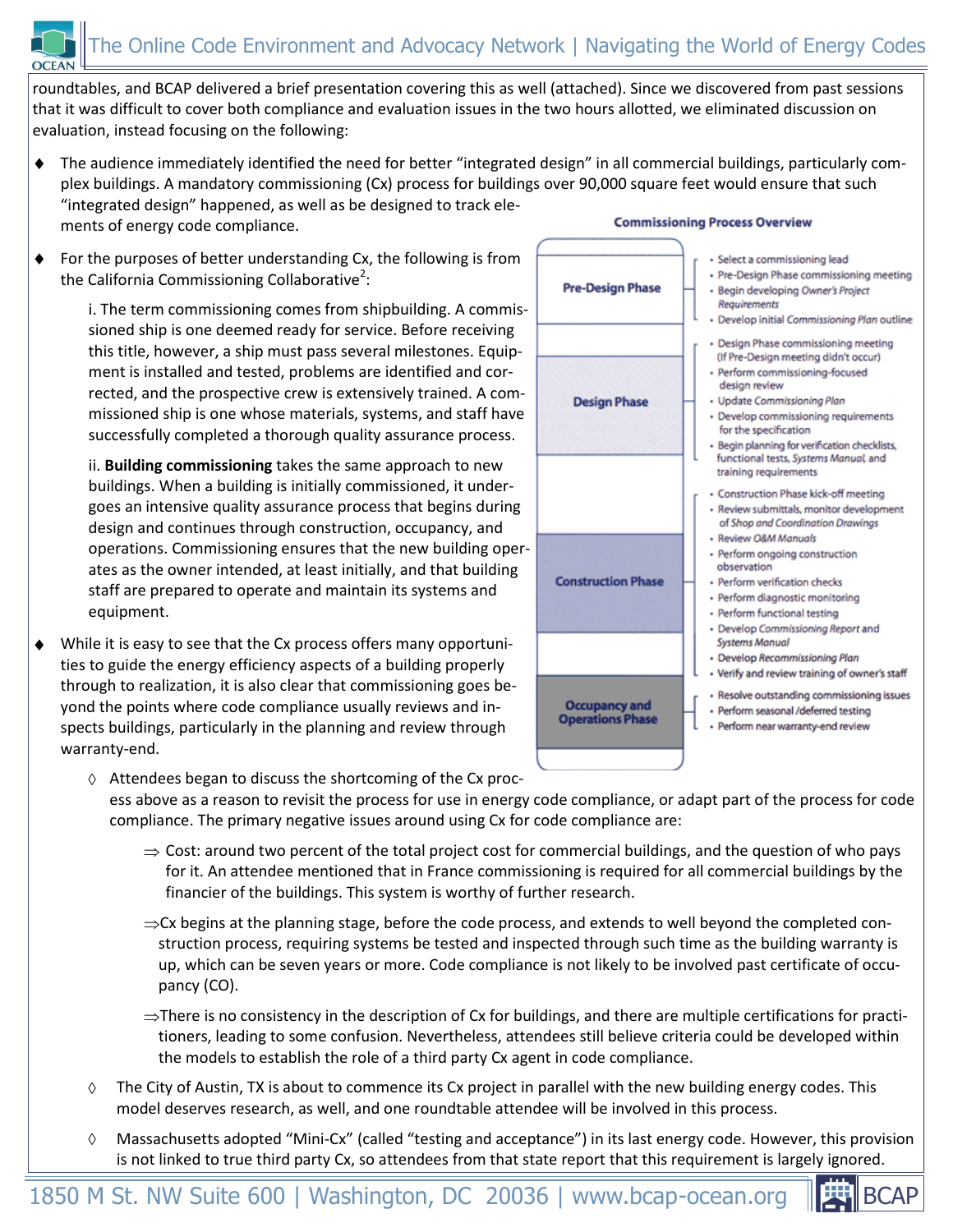

 $\Diamond$ The roundtable attendees were overall very much in favor of Cx as an answer for improving commercial building energy code compliance, and that two percent spent on this process showed clear evidence of improved building energy performance. Attendees cited programs such as LEED, Green Globes and NBI Core Performance as examples of proof that this process was effective.

The group was interested in pursuing this subject further, and one attendee offered to begin a draft of a new Cx regimen to address energy code compliance. A group of six to eight agreed they might assist in this ongoing discussion and effort. (Browning, Aldous, Sanders, Anis, Pastore, Peterson). BCAP will follow up with this group. There was brief mention of the potential for engaging the real estate finance industry in energy code compliance, likely spurred on by the Padian session during the Symposium on the mortgage market and interest in designing products that credited energy efficiency with modeling and measuring true performance used as a mortgage criteria. This potential begs further research and investigation in subsequent projects.

### **Moving On – Action Items from the Roundtables**

BCAP has developed several action items that it will move on as a result of these roundtable activities, either immediately as pilots or ongoing research, or after identification of additional funding. These items include:

*Compliance* Clearly, the roundtables demonstrated the interest, need and opportunity to pilot new elements for the enforcement infrastructure. Attendees mentioned training and placing energy code "mentors" or advisors in the enforcement or building construction process numerous times. Further, there are opportunities to use different types of  $3<sub>rd</sub>$ -party compliance professionals in the field to improve the enforcement infrastructure, particularly in states or regions where code enforcement is under-served. To that end, BCAP has identified several pilots that it will undertake or further investigate for later action. These include:

- **Energy code "Ambassadors"**  In partnership with the International Code Council (ICC), BCAP will pilot the development of  $\blacklozenge$ an "energy code ambassadors" program in two to four states. BCAP will work with ICC and its regional representatives to identify code officials who show a high level of interest in energy codes in their communities and regional ICC code official organization chapters. BCAP will work with ICC to develop certified training in codes and related building science to offer to these individuals, and develop an ICC certification for energy code ambassadors who will act as mentors to colleagues in their states' regional ICC chapters. Once complete, we will forward the Energy Code Ambassadors white paper for greater clarification.
- **Third party enforcement model –** During the roundtable activities, BCAP heard the concept of third party enforcement as  $\blacklozenge$ an option for improved compliance many times. As a result, BCAP is working with the state of Maine to develop a 3<sup>rd</sup> party enforcement system that we hope will aid compliance, as well as cover jurisdictions or regions that have weak traditional code compliance because of insufficient resources. We anticipate that this pilot will yield a simple model that other states might be able to adopt. We will document this effort in a white paper report distributed widely through BCAP and other outreach mechanisms.
- **HERS-AS-Codes pilot**  Each Roundtable mentioned the use of energy raters for improved code compliance numerous  $\blacklozenge$ times, in particular in states or jurisdictions that do not have strong traditional code enforcement in place. During the second Roundtable, an attendee indicated that Vermont showed interest in developing such a system, as there are almost no code officials in the state. Representatives from the state posed the question to DOE as to whether or not they could develop such a system, working from what we can learn from the California model of energy code raters and the various other similar pilots that exist around the country. BCAP will research the various HERS-As-Codes models nationwide and apply the findings to the stakeholder activity that is occurring in Vermont for adoption and implement of the 2009 IECC. The goal will be a white paper describing best practices for the HERS-As-Codes system developed for that state that other states can use, as well.
- **Commissioning for code compliance –** Roundtable attendees felt that the best way to improve code compliance for commercial buildings was to 1) simplify codes for simple commercial buildings, and 2) require building commissioning (Cx) for complex commercial buildings. Since we are already seeing significant movement in the current code process towards simplifying code requirements for simple commercial buildings (IECC Chapter 5, NBI/DOE "Core Code", etc.), it seems worthwhile to focus the efforts of this project on developing a Cx model that can work to advance energy code compliance. BCAP